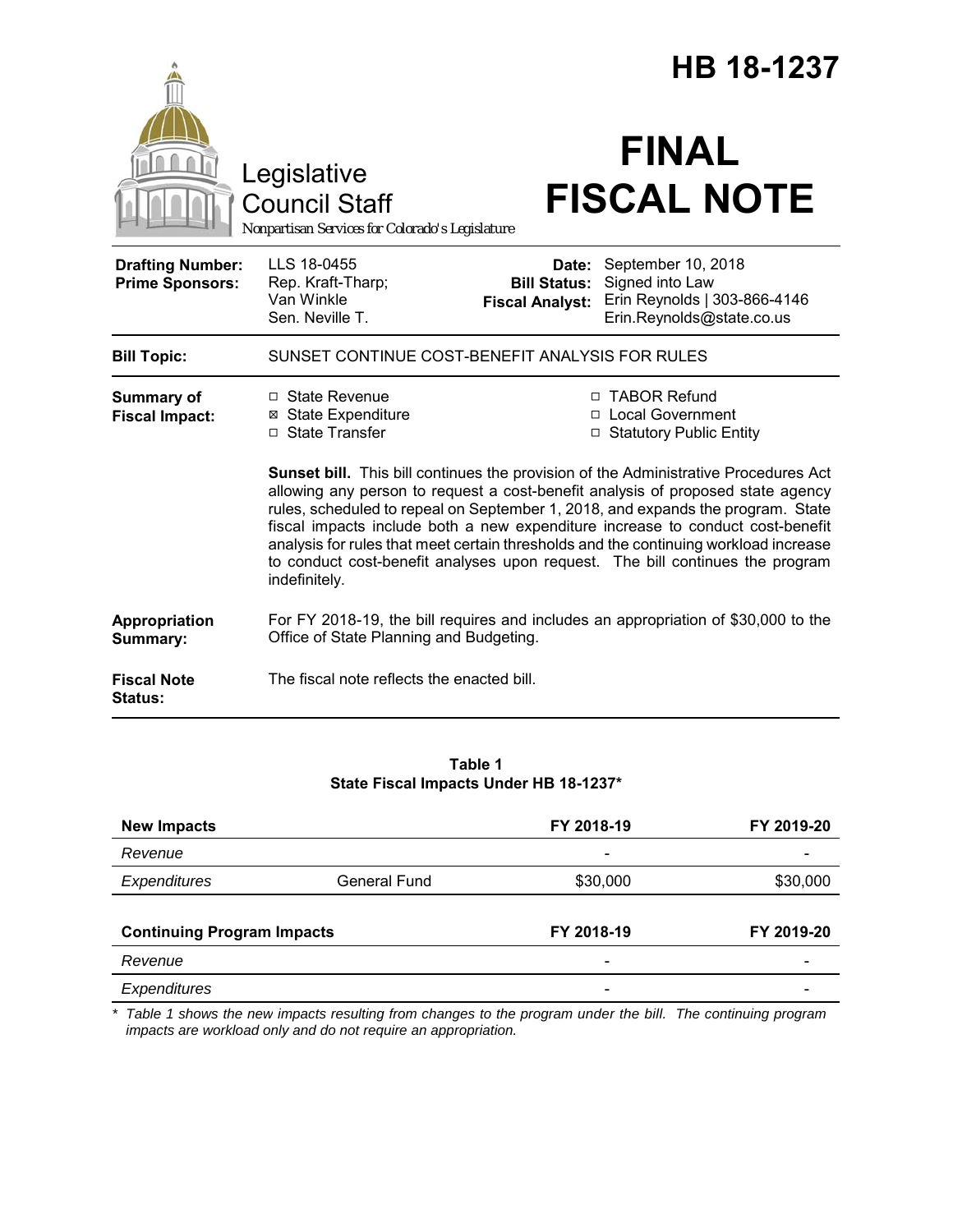September 10, 2018

# Page 2 **HB 18-1237**

## **Summary of Legislation**

Under current law, the Administrative Procedure Act (APA) allows anyone to request that any agency proposing a new rule or revising an existing rule conduct a cost-benefit analysis of the rule. This request must be made within five days after the notice of proposed rulemaking is published. When a request is received by the Office of Policy, Research, and Regulatory Reform within the Department of Regulatory Agencies (DORA), the office contacts the agency that proposed the new or amended rule to determine whether an analysis is needed. Analyses must be completed 10 days before the rulemaking hearing. The cost-benefit analysis must: include the reason for the new or amended rule; identify the anticipated economic costs and benefits of the rule; identify any adverse effects on consumers, small businesses, or the economy; and provide two alternatives to the proposed new or amended rule.

This bill continues the cost-benefit analysis process under the APA indefinitely. It also requires that each state agency with rulemaking authority post the following information on its website:

- information about the cost-benefit analysis process; and
- a link to the online regulatory notice enrollment form on the DORA website.

In addition, the bill requires DORA to determine, within 5 days, whether any rule submitted by any state agency constitutes significant regulatory action. Significant regulatory action is defined as a proposed rule that, if adopted, is likely to result in a cost of \$10 million or more over a five-year period to the regulated industry, or a serious inconsistency or other form of interference with an action taken or planned by another agency.

Rules that are determined by DORA to constitute significant regulatory action must be sent to the Office of State Planning and Budgeting (OSPB) in the Governor's Office for the preparation of a cost-benefit analysis in collaboration with the affected agency. The analysis must be completed at least 10 business days before the hearing on the rule.

On or before October 31, 2019, and each year thereafter, DORA is required to prepare a report on the cost-benefit analyses prepared and submit it to the business committees of the General Assembly.

#### **Background**

Senate Bill 03-121 required state agencies to submit new or amended rule proposals to DORA for the purpose of determining if the rule may have a negative impact on economic competitiveness or small business in Colorado. Initially, it was at the discretion of the executive director of DORA to determine whether the proposed rule or amendment required a cost-benefit study be prepared by the submitting agency. Senate Bill 13-158 modified the requirement so that a cost-benefit analysis must only be prepared when a person requests one from the affected agency.

## **Continuing Program Impacts**

The Office of Policy, Research, and Regulatory Reform within DORA and affected state agencies currently coordinate cost-benefit analyses within existing appropriations. This workload impact will continue indefinitely.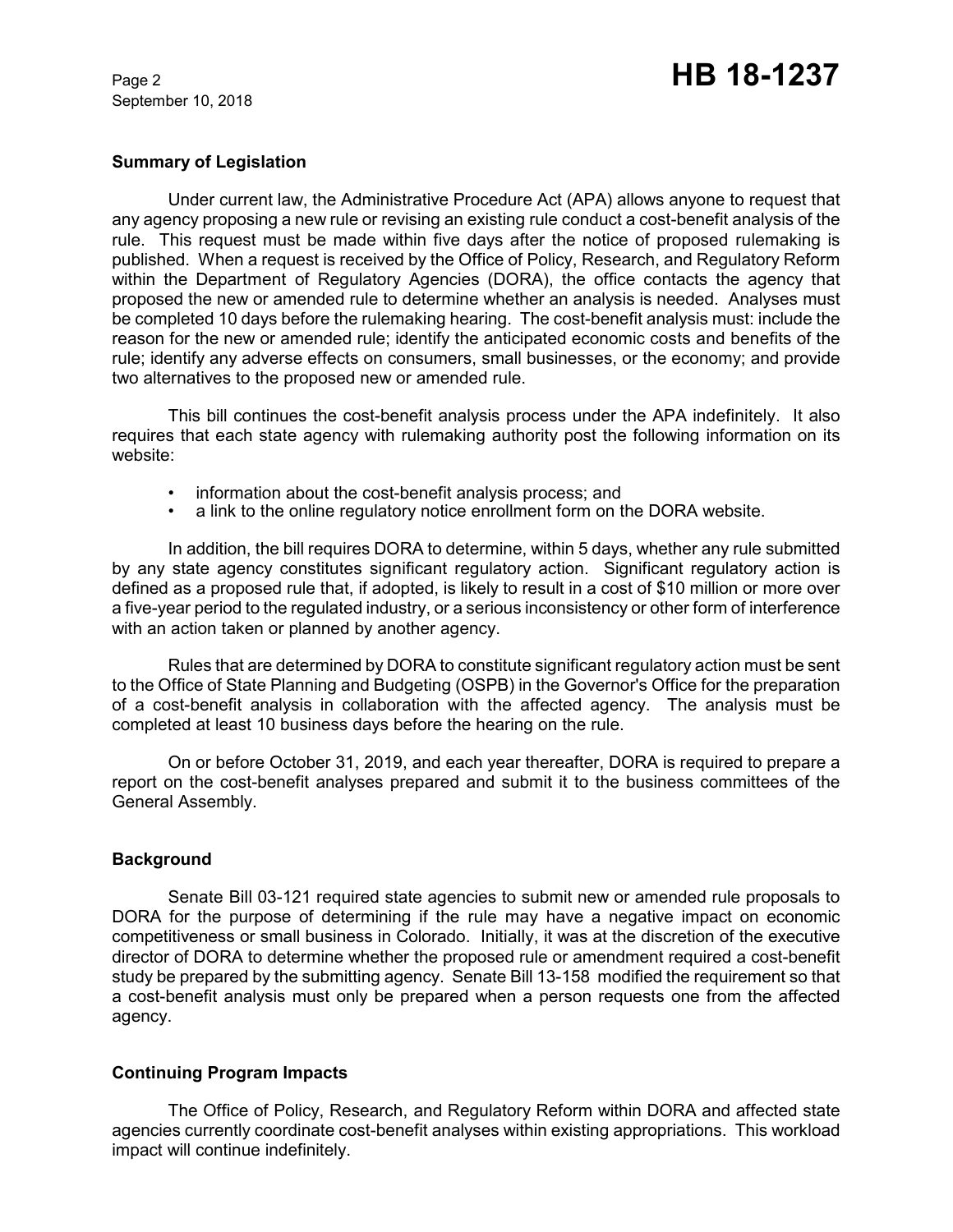September 10, 2018

### **State Expenditures**

Beginning in FY 2018-19, the bill increases state General Fund expenditures by \$30,000 per year for OSPB. It will also increase workload for all state agencies.

**Office of State Planning and Budgeting.** OSPB will contract with an economic consultant to perform the cost-benefit analyses at an estimated rate of \$150 hour for an estimated 25 hours per analysis. The fiscal note assumes there will be at least 8 analyses per year that cannot be accomplished within the existing workloads of the OSPB, resulting in a cost of at least \$30,000 per year. If more cost-benefit analyses meet the bill's threshold than estimated, additional appropriations will be requested through the annual budget process.

**Department of Regulatory Agencies.** Workload will increase in the Office of Policy, Research, and Regulatory Reform in DORA to identify rules that constitute significant regulatory action and to annually report to the General Assembly on the results of all cost-benefit analyses. DORA reviews over 400 rules per year. The fiscal note assumes that DORA will work with the relevant state agencies to determine whether a rule is significant enough to send to OSPB and that no change in appropriations is required.

**All state agencies.** All state agencies that perform rulemaking will have one-time workload increases in FY 2018-19 to update their websites to include information about the cost-benefit analysis process. Agencies will also be required to work with DORA and OSPB on the additional cost-benefit analyses created under the bill on an ongoing basis. These workload increases do not require a change in appropriations for any state agency.

#### **State Appropriations**

For FY 2018-19, the bill requires and includes a General Fund appropriation of \$30,000 to the Office of State Planning and Budgeting in the Governor's Office.

## **Departmental Difference**

DORA estimates that it will have costs of \$72,505 and 1.0 FTE in FY 2018-19 and \$67,802 and 1.0 FTE in FY 2019-20 and ongoing to hire an economist who will work in the Office of Policy, Research, and Regulatory Reform and review the 400-plus rules per year to make the determination about whether a rule constitutes significant regulatory action as defined in the bill. The fiscal note assumes that the lowest cost alternative for DORA is to work with state agencies to develop a process within existing workloads to communicate whether a new or amended rule is significant, and that OSPB is responsible for performing the economic analyses.

#### **Effective Date**

The bill was signed into law by the Governor on April 25, 2018, and it took effect August 8, 2018.